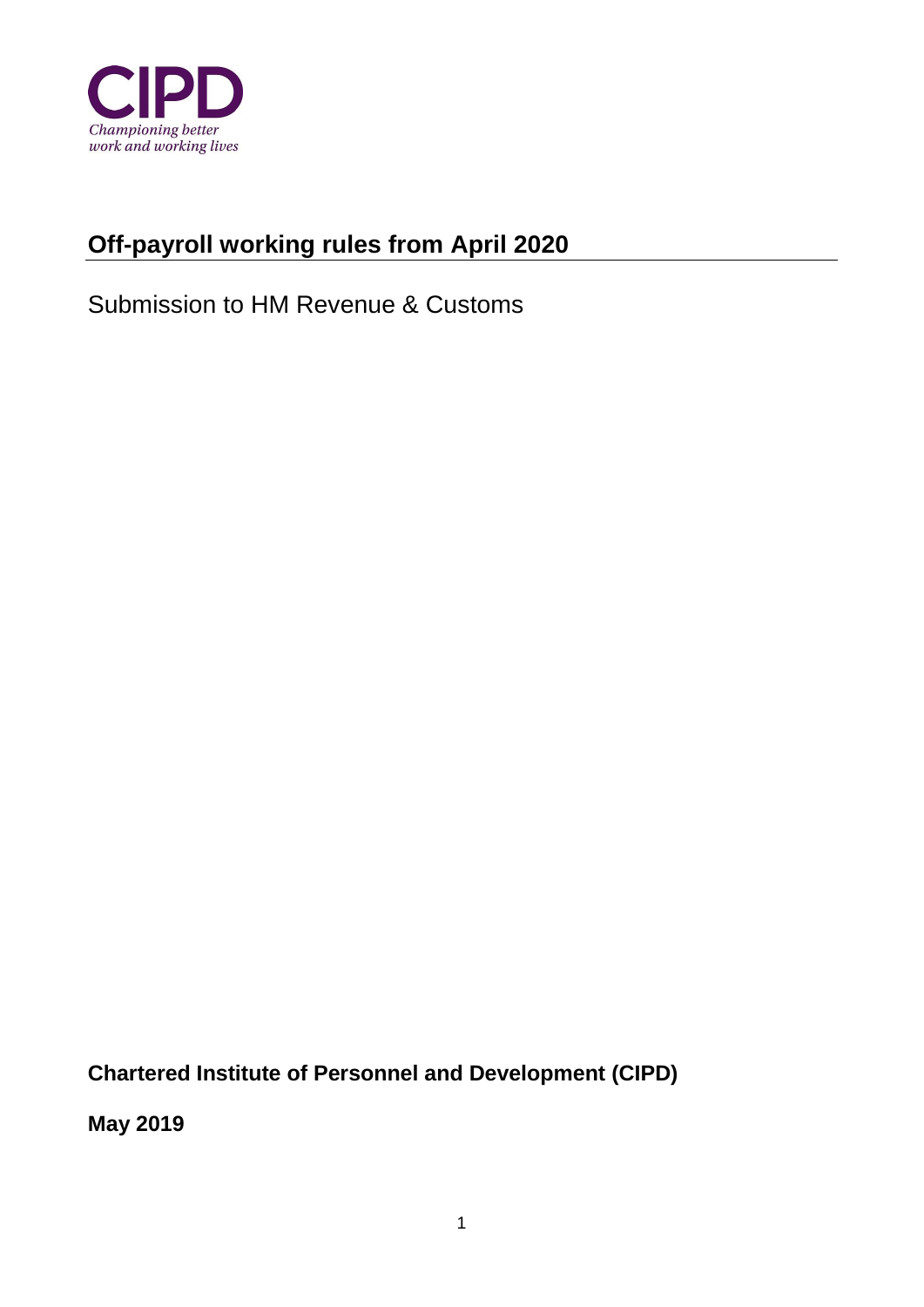

## **Background**

The CIPD is the professional body for HR and people development. The not-for-profit organisation champions better work and working lives and has been setting the benchmark for excellence in people and organisation development for more than 100 years. It has 150,000 members across the world, provides thought leadership through independent research on the world of work, and offers professional training and accreditation for those working in HR and learning and development.

Our membership base is wide, with 60% of our members working in private sector services and manufacturing, 33% working in the public sector and 7% in the not-for-profit sector. In addition, 76% of the FTSE 100 companies have CIPD members at director level.

Public policy at the CIPD draws on our extensive research and thought leadership, practical advice and guidance, along with the experience and expertise of our diverse membership, to inform and shape debate, government policy and legislation for the benefit of employees and employers, to improve best practice in the workplace, to promote high standards of work and to represent the interests of our members at the highest level.

## **Introduction**

The CIPD is interested in the potential impact of the off-payroll working rules on our members. Either as contractors supplying people management and development expertise to firms, or as HR practitioners working in the private sector.

HR practitioners will be impacted if they become responsible for determining a contractor's employment status, communicating the outcome of that determination, and establishing and then managing an appeal process to deal with contractor determination challenges. For example, practitioners will need to become aware of what their new duties are, what knowledge, skills and experience they need, and whether they need to bring in help from the outside, such as from a law firm or HM Revenue & Customs (HMRC).

The changes may also indirectly increase the workload of some HR practitioner's in the short-term if they spend time trying to find new individuals to take over from those contractors who decide to stop working because of the determination. There could also be implications for the workforce if employees must cover for contractors who have decided to leave.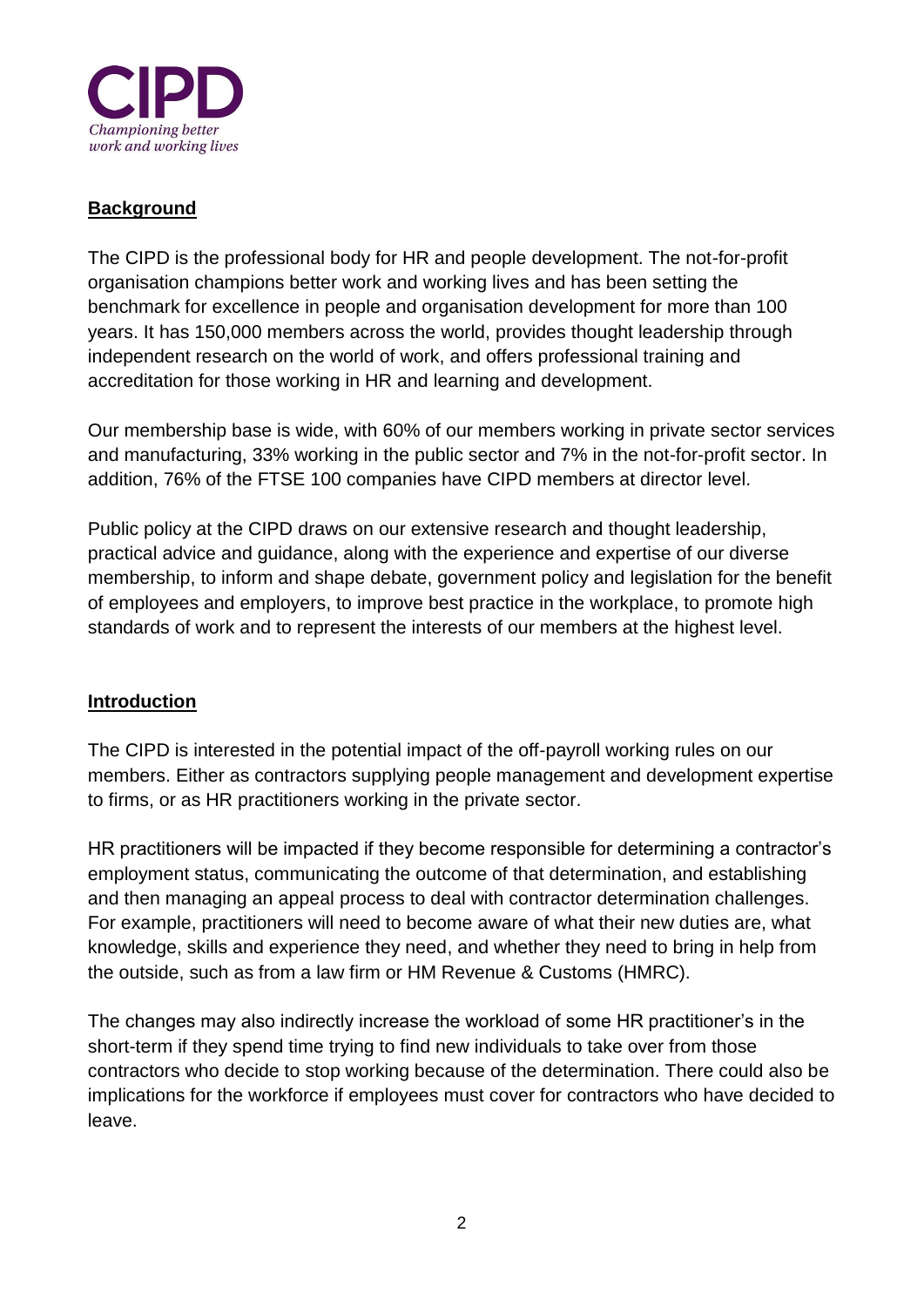

In addition, some HR and payroll information systems will need to adapt to ensure that the organisation can differentiate data for those individuals who are employees and those who are deemed employees for IR35 purposes. The employer will need to distinguish between the two groups of individuals for reporting purposes, such as for CEO pay ratio reporting. To be able to meet the April 2020 implementation date, HMRC needs to issue final guidance as soon as possible for HR and pay practitioners telling them what they are expected to do and how, as well as providing them with practitioner-friendly information, advice and guidance.

We also flag our disappointment in the lack of joined up thinking between being taxed as an employee and being able to enjoy employee employment rights. We hope that this issue is addressed quickly.

We judge that most HR contractors will be able to ensure that their own contracts are written in such a way that they are not deemed to be within scope, and so the proposals should have a limited impact on them.

The CIPD response is focusing on section 4, *Helping organisations to make the correct status determination and ensuring reasonable care,* questions 13 to 16.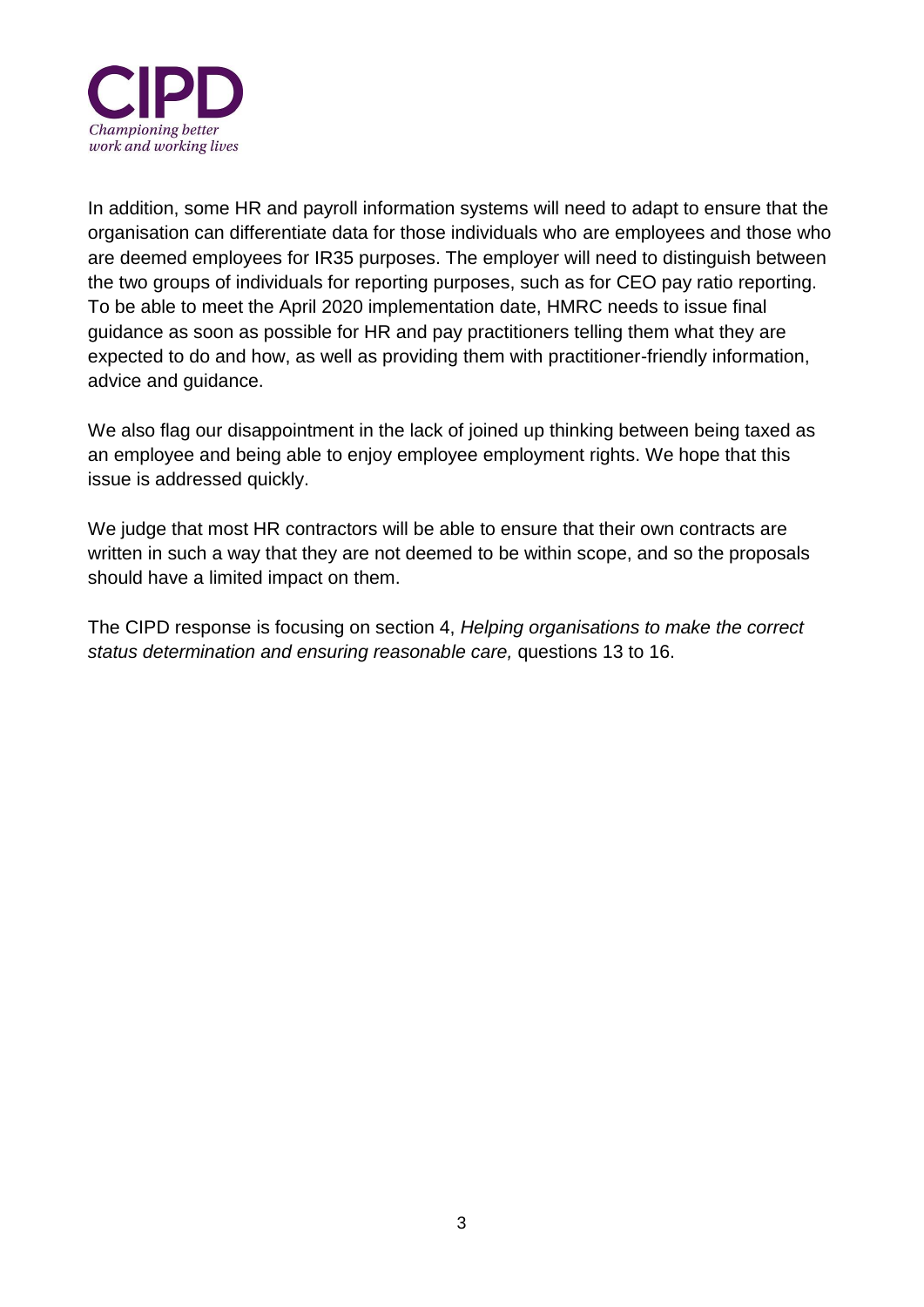

**Our response**

*13. Would a requirement for clients to provide the reasons for their status determination directly to the off-payroll worker and/or the fee-payer on request where those reasons do not form part of their determination impose a significant burden on the client? If so, how might this burden be mitigated? Please explain your answer.*

It is fair and reasonable for an off-payroll worker to have access to the reasons for their status determination, and that this information should come directly from the organisation responsible for making that decision, i.e. the client.

However, we are not clear why the question states that this right would only apply where those reasons do not form part of their determination. We presume that the off-payroll worker would like the reasons that did form part of the determination.

In principle, we agree with this proposal. However, we have concerns about the administrative burden that the extension of IR35 to the private sector will place on some companies, and this idea represents an additional administrative burden.

Our research (to inform the previous consultation August 2018) found that almost half of the 47 HR and payroll practitioners we questioned will need to enlist the support of a third party to make a status determination, and almost all will need support from HMRC.

Almost seven in ten of the 82 HR and payroll contractors we surveyed, meanwhile, were not confident that their clients would have the capacity, knowledge or resources to be able to make a correct status determination. Therefore, the scope for incorrect status determinations and challenges to them could initially be significant.

The best means of mitigating this risk is for HMRC to do everything in their power to ensure that clients have the information, support and guidance to make the correct status determinations in the first place, thereby minimising the number of potential status disagreements.

As we stated in our response to the previous consultation, the private sector is larger and more dynamic than the public sector and so the support and guidance provided needs to address this. There also needs to be clear and high-profile communications during the rollout period and the concerns about the CEST tool need to be thoroughly addressed.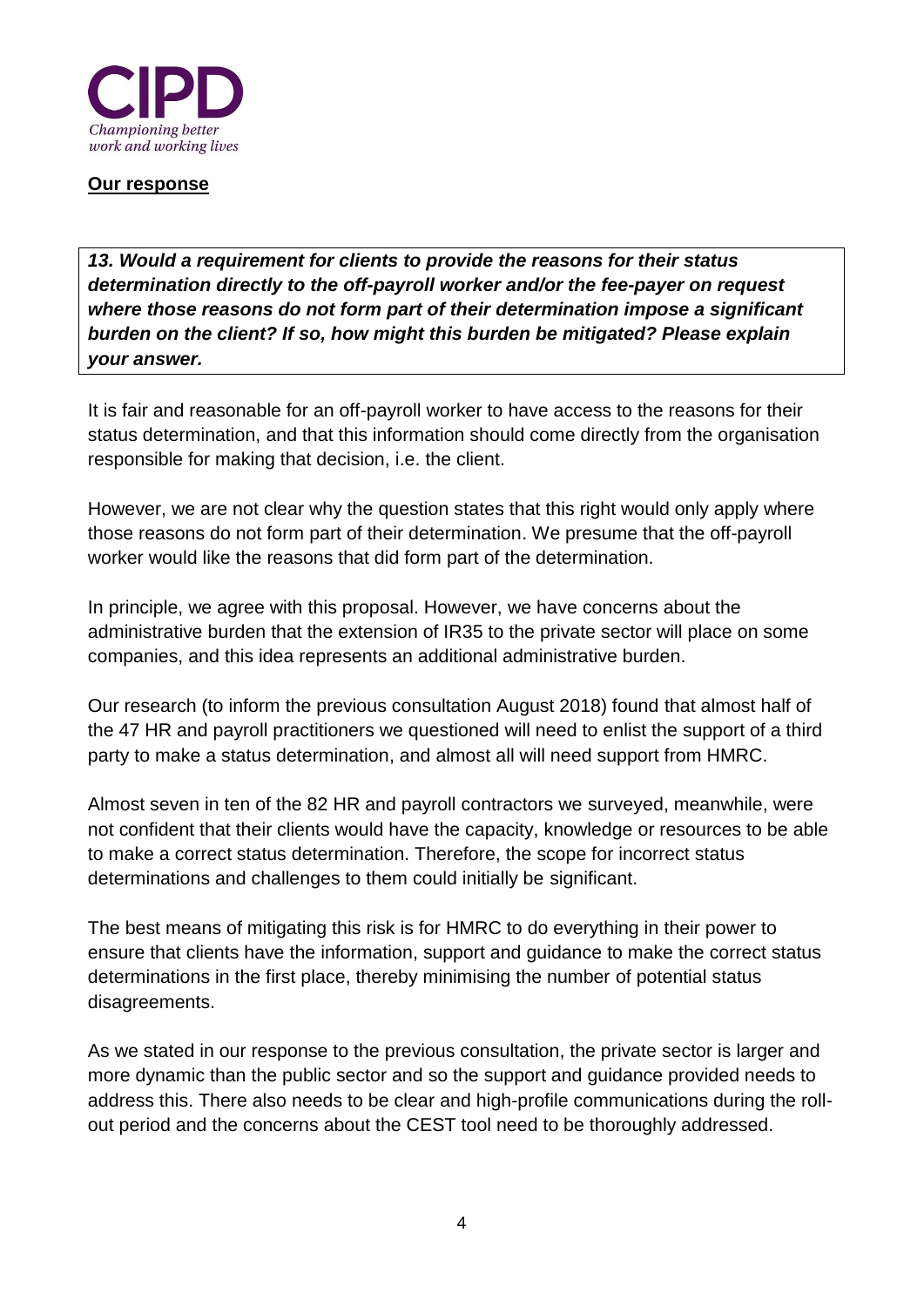

*14. Is it desirable for a client-led process for resolving status disagreements to be put in place to allow off-payroll workers and fee-payers to challenge status determinations? Please explain your answer*

We agree that there should be a process for resolving status disagreements to allow offpayroll workers and fee-payers to challenge status determinations. This would be fair and reasonable given the significant implications for the off-payroll worker of a decision that changed their established way of working. As the client is responsible for determining status, it makes sense that this should be a client-led process.

Given the potentially significant administrative burden this could place on the client, on top of their new IR35 responsibilities in determining status, careful thought should be given to any statutory requirements about the process that organisations need to follow.

Many organisations should have in place an individual dispute resolution procedure (hopefully, in line with the ACAS Code of Practice on discipline and grievance). However, it would not necessarily be appropriate for an appeals process allowing off-payroll workers to challenge incorrect determinations to mirror the organisation's formal procedure for dealing with employee complaints (for example the statutory right to be accompanied), although the general principle of dealing with an appeal about status promptly, fairly and consistently should apply. Careful thought needs to be given to developing a process that is proportionate to challenging a status determination.

## *15. Would setting up and administering such a process impose significant burdens on clients? Please explain and evidence your answer.*

Initially it could, especially as many organisations will be grappling with their new responsibilities for making status determinations – a responsibility that many HR and reward practitioners feel ill-equipped to deal with, according to our research to inform the previous consultation on this issue.

No doubt, setting up the process would involve assigning resource and responsibility to a third party or designated senior-level officer within the organisation with the knowledge and confidence to review status decisions. We know from previous research carried out by the CIPD that dealing with traditional employee disputes thoroughly and fairly demands a significant amount of management time.